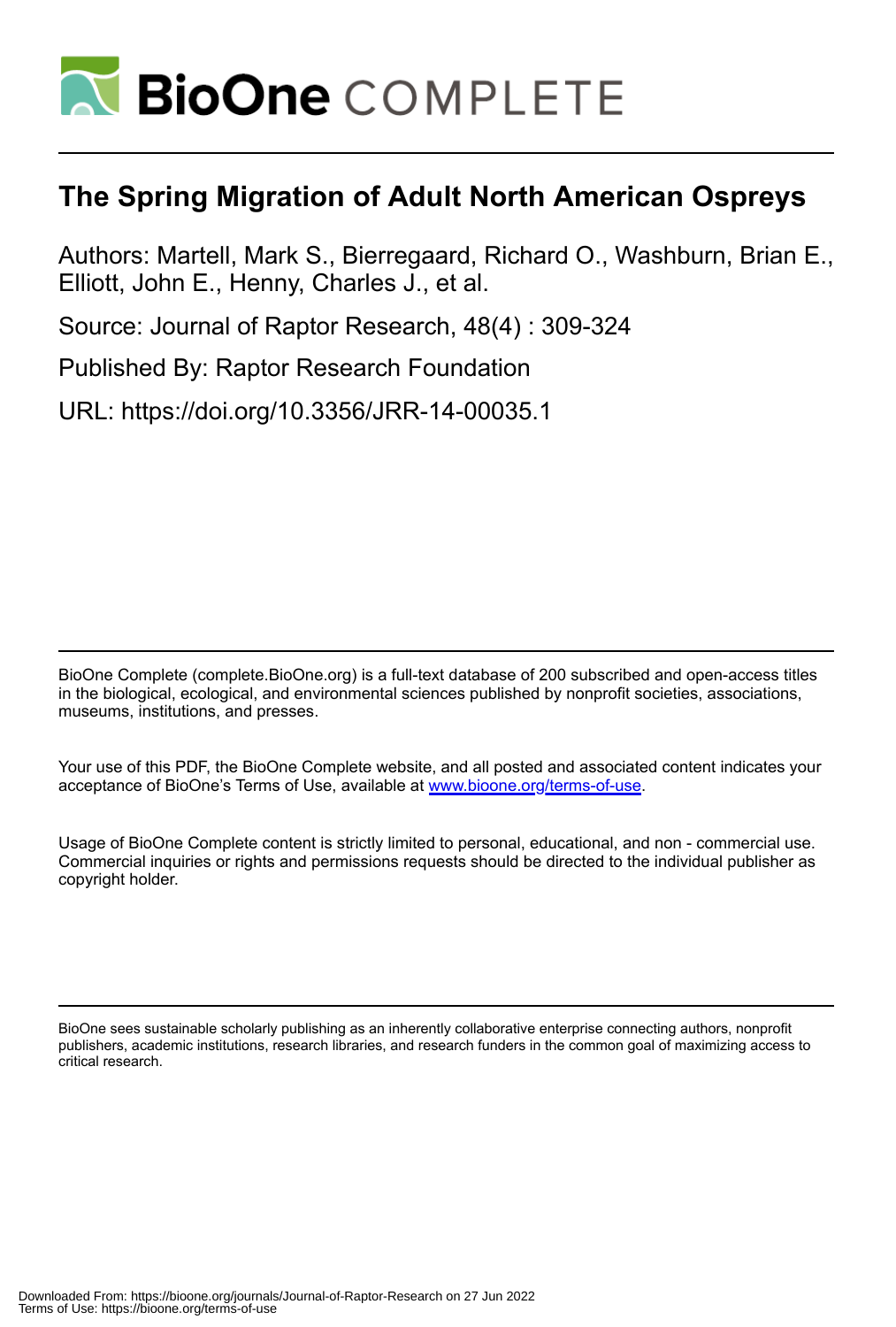# THE SPRING MIGRATION OF ADULT NORTH AMERICAN OSPREYS

MARK S. MARTELL<sup>1</sup>

Audubon Minnesota, 1 Water Street West, Suite 200, St. Paul, MN 55107 U.S.A.

RICHARD O. BIERREGAARD, JR.<sup>2</sup>

Biology Department, University of North Carolina at Charlotte, 9201 University City Boulevard, Charlotte, NC 28223 U.S.A.

BRIAN E. WASHBURN

U.S.D.A. Wildlife Services, National Wildlife Research Center, 6100 Columbus Avenue, Sandusky,  $OH$  44870 U.S.A.

JOHN E. ELLIOTT

Environment Canada, Science and Technology Branch, Pacific Wildlife Research Centre, 5421 Robertson Road RR #1, Delta, British Columbia, V4K3N2 Canada

CHARLES J. HENNY

U.S. Geological Survey, Forest and Rangeland Ecosystem Science Center, 3200 SW Jefferson Way, Corvallis, OR 97331 U.S.A.

ROBERT S. KENNEDY

Maria Mitchel Association, 4 Vestal Street, Nantucket, MA 02554 U.S.A.

IAIN MACLEOD

Squam Lakes Natural Science Center, 23 Science Center Road, Holderness, NH 03245 U.S.A.

ABSTRACT.—Most North American Ospreys (Pandion haliaetus) are migratory, breeding in northern latitudes and migrating long distances to and from their wintering grounds in the tropics. Although fall migration patterns of North American Ospreys have been described and studied, very little has been published about the spring migration of these birds. We used satellite telemetry to: (1) determine the characteristics (timing, duration, migratory routes) of spring migrations of Ospreys; (2) determine if differences in spring migration patterns existed between sexes and among three breeding populations (east coast, midwestern, and western); and (3) compare consecutive fall and spring migrations of individual Ospreys. The median dates for departure from the wintering grounds and arrival on the breeding grounds did not differ significantly between adult male and female Ospreys. Compared to their fall migrations, all male and all east coast Ospreys spent fewer days on migration, fewer days in stopover periods along the migration route, traveled shorter distances overall, and traveled farther (on average) each day during spring. In contrast, fall and spring migration characteristics of all female and western Ospreys were similar. Our findings suggest that, although sex and breeding location might influence the spring migration strategy used by individual Ospreys, both males and females minimize the time spent on migration to ensure a timely arrival on the breeding grounds to establish or defend a nesting territory.

KEY WORDS: Osprey; Pandion haliaetus; loop migration; North America; satellite telemetry; spring migration.

<sup>1</sup> Email address: mmartell@audubon.org

<sup>2</sup> Present address: 421 Cotswold Lane, Wynnewood, PA 19096 U.S.A.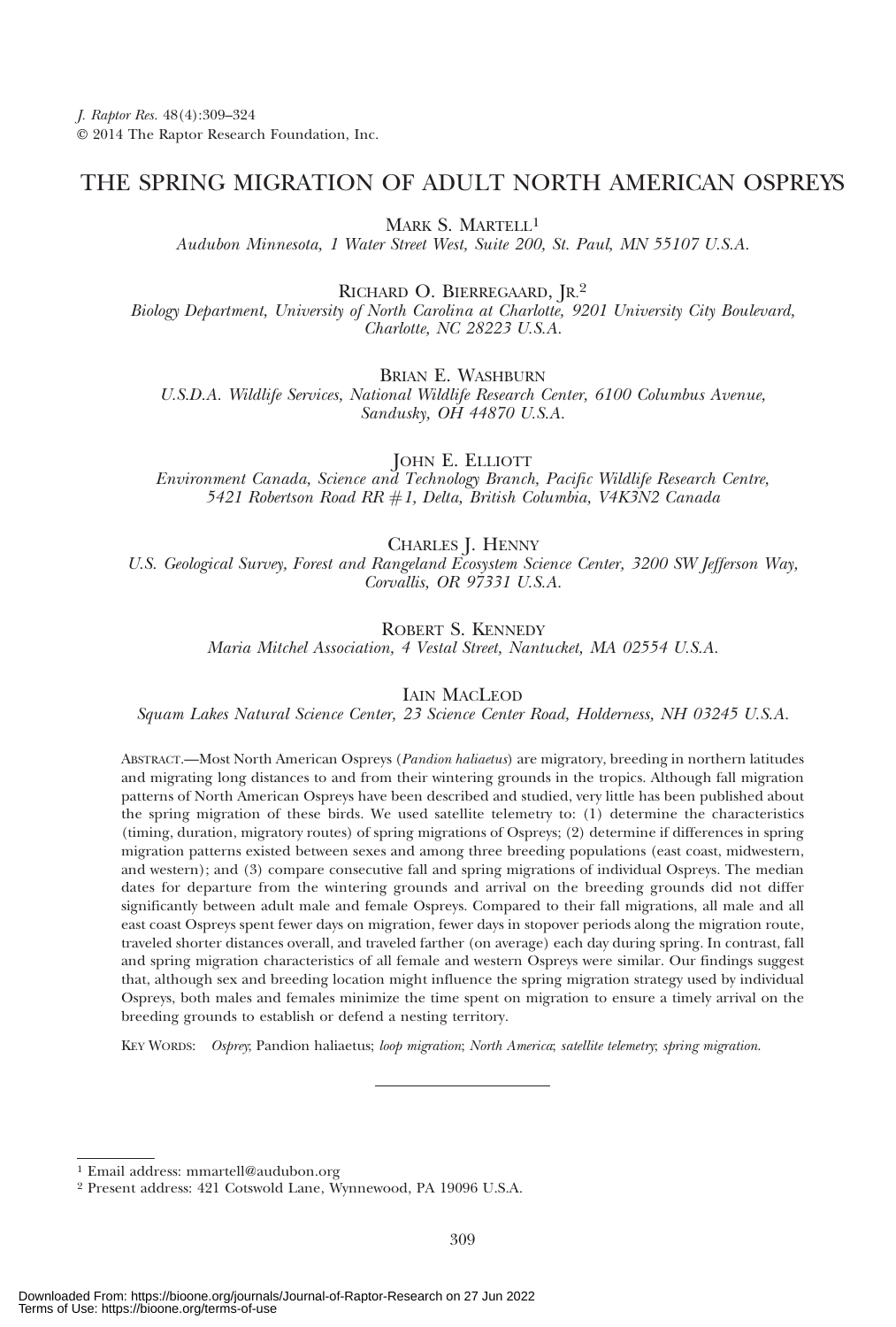## MIGRACIÓN PRIMAVERAL DE INDIVIDUOS ADULTOS DE PANDION HALIAETUS

RESUMEN.—La mayoría de los individuos de Pandion haliaetus son migratorios, reproduciéndose en latitudes hacia el norte y migrando largas distancias hacia y desde los sitios de invernada en los trópicos. Aunque los patrones de migración otoñal de P. haliaetus han sido descriptos y estudiados, se ha publicado muy poco sobre la migración primaveral de esta especie. Utilizamos telemetría satelital para: (1) determinar las características (tiempos, duración, rutas migratorias) de la migración primaveral de P. haliaetus; (2) determinar si las diferencias en los patrones de migración primaveral existieron entre sexos y entre tres poblaciones reproductivas (costa este, medio oeste y oeste); y  $(3)$  comparar migraciones consecutivas de otoño y primavera de individuos de P. haliaetus. Las fechas medianas de partida desde los sitios de invernada y de arribo a los sitios de reproducción no difirió significativamente entre individuos macho y hembra de P. haliaetus. En comparación con las migraciones otoñales, todos los individuos de P. haliaetus macho y todos los individuos de la costa este emplearon menos días migrando, menos días en periodos de descanso a lo largo de la ruta de migración, viajaron distancias más cortas en general y viajaron más lejos (en promedio) cada día durante la primavera. En contraste, las características migratorias de otoño y primavera de todos los individuos hembra y macho de P. haliaetus fueron similares. Estos hallazgos sugieren que aunque el sexo y la ubicación del sitio de reproducción pueden influir en la estrategia de migración primaveral utilizada por los individuos de P. haliaetus, tanto hembras como machos minimizan el tiempo empleado en la migración para asegurarse un arribo a tiempo a los sitios de reproducción para establecer o defender un territorio de nidada.

[Traducción del equipo editorial]

Most Ospreys breeding in North America and Europe are migratory (Poole et al. 2002), and data from watch sites, banding, and satellite telemetry have revealed general patterns of fall migration. Band recovery analyses (Henny and Van Velzen 1972, Poole and Agler 1987, Mestre and Bierregaard 2009) and satellite-tracking studies of adults in North America (Martell et al. 2001, Elliott et al. 2007, Farmer et al. 2010) revealed the broad spatial and temporal distributions of Ospreys during fall migration.

The breeding area used by North American Ospreys influences their fall migration patterns. Adult Ospreys that breed in eastern North America, with very rare exceptions, are funneled to Florida and from there pass over Cuba and Hispaniola before crossing the Caribbean to South America. Ospreys from the U.S. Midwest follow one of three paths to South America: some join the east coast birds on the Florida-Cuba-Hispaniola route, some fly south to Texas and Mexico, arriving in South America via the isthmus of Panama, and some follow the Mississippi River south, cross the Gulf of Mexico to the Yucatan peninsula, and then proceed through Central America to wintering sites across much of South America. In marked contrast, most Ospreys from the Pacific Northwest winter in Mexico and Central America, and only a few make their way into South America (Melquist and Johnson 1984, Johnson and Melquist 1991, Martell et al. 2001, Elliott et al. 2007).

During migration, individuals are typically seen alone over northern watch sites (Kerlinger 1989). Although Ospreys do cross wide expanses of open water, when possible they tend to stay over land; this results in a funneling effect through Florida and the Caribbean, with relatively large groups reported over Cuba (Rodrı´guez-Santana et al. 2003, 2014) and Haiti (Crouse and Keith 1999).

Although most published studies of bird migration have focused on fall, some studies have presented spring migration data and compared the details of spring vs. fall migration (e.g., Klaassen et al. 2010). Martell et al. (2004) reported on spring and fall migration of seven ospreys that migrated from Florida to South America and Alerstam et al. (2006) found differences in spring and fall migration strategies among seven Ospreys tagged in Sweden. Studies of other avian species have shown differences between the duration of fall and spring migration, with both faster spring than autumn migration (Peregrine Falcons [Falco peregrinus]; Fuller et al. 1998) and faster autumn than spring migration (Swainson's Hawk [Buteo swainsoni; Fuller et al. 1998] and White Stork [Ciconia ciconia; Shamoun-Baranes et al. 2003]), along with differences in routes taken.

Osprey band returns indicate spring migrations are quicker than fall migrations (Poole and Agler 1987). Thorup et al. (2006) found that European Ospreys spent proportionally more traveling than stopover days in spring compared to autumn. Stopover days were more frequent in spring than fall for White Storks due to a period of foraging in the Middle East (Shamoun-Baranes et al. 2003).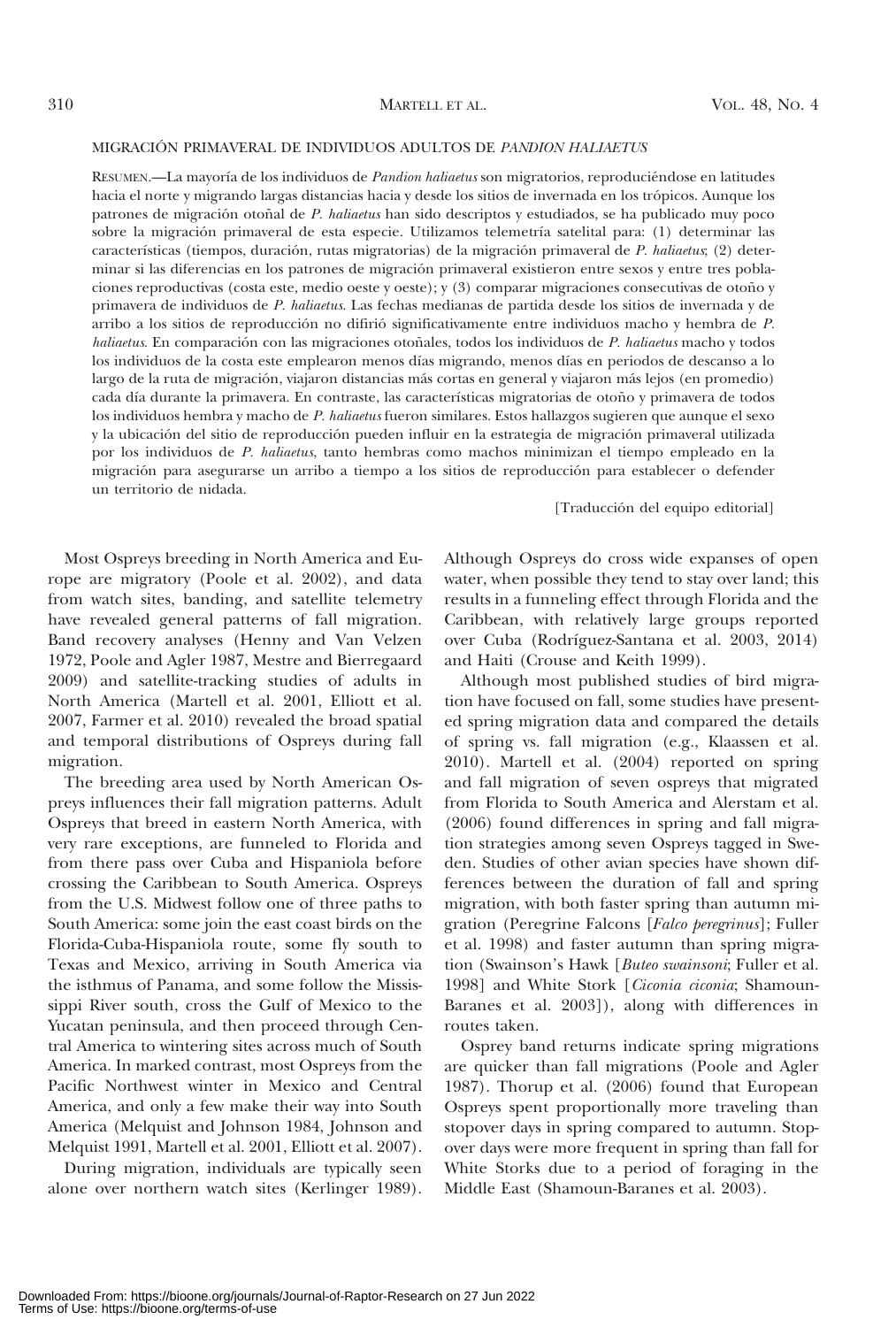|                                   |                                             | <b>NUMBER OF BIRDS</b> |                |                   |  |
|-----------------------------------|---------------------------------------------|------------------------|----------------|-------------------|--|
| <b>SITE</b>                       | <b>CENTRAL COORDINATES</b>                  | <b>MALES</b>           | <b>FEMALES</b> | <b>TRAP DATES</b> |  |
| <b>EAST COAST</b>                 |                                             |                        |                |                   |  |
| Sutton Island, ME                 | $44^{\circ}16.38'$ N, $68^{\circ}15.06'$ W  | 2                      | 2              | 1999-2000         |  |
| Bridgewater, NH                   | 43°42.84'N, 71°39.36'W                      | 2                      | $\theta$       | 2012-2013         |  |
| Montezuma NWR, NY                 | $42^{\circ}58.56'$ N, 76 $^{\circ}44.46'$ W | $\theta$               | 3              | 1999              |  |
| Westport, MA                      | 41°36.78'N, 71°04.08'W                      | 6                      | $\theta$       | 2012              |  |
| Conanicut Island, RI              | 41°35.10'N, 71°28.68'W                      | 1                      | $\overline{0}$ | 2010              |  |
| Martha's Vineyard, MA             | 41°22.80'N, 70°38.70'W                      | 7                      | $\overline{4}$ | 2001-2013         |  |
| Fishers Island, NY                | 41°15.84'N, 71°59.70'W                      | 1                      | $\theta$       | 2013              |  |
| Shelter Island, NY                | $41^{\circ}04.08'$ N, 72 $^{\circ}20.34'$ W | 7                      | 7              | 1997-2010         |  |
| Peconic Bay, NY                   | 40°59.76'N, 72°30.18'W                      | $\overline{2}$         | $\overline{0}$ | 2010-2012         |  |
| Jamaica Bay, NY                   | 40°35.82'N, 73°49.68'W                      | 1                      | $\overline{0}$ | 2012              |  |
| Cape May, Cumberland, and Salem   |                                             |                        |                |                   |  |
| counties, NJ                      | 39°10.26'N, 74°41.28'W                      | 3                      | 8              | 1997-2001         |  |
| Annapolis, MD                     | 38°59.88'N, 76°25.32'W                      | 1                      | $\theta$       | 2013              |  |
| Washington, DC                    | 38°52.08'N, 77°00.30'W                      | $\overline{2}$         | $\overline{0}$ | 2013              |  |
| Tangier Island, VA                | $37^{\circ}49.26'$ N, $75^{\circ}59.46'$ W  | $\overline{2}$         | $\theta$       | 2013              |  |
| Hampton, VA                       | 37°04.74'N, 76°21.66'W                      | $\overline{2}$         | $\overline{2}$ | 2006-2007         |  |
| Mt. Holly, NC                     | 35°17.22'N, 81°00.36'W                      | $\overline{0}$         | 1              | 2001              |  |
| Brunswick Co., SC                 | 33°56.16'N, 78°38.10'W                      | 1                      | 3              | 1999-2000         |  |
| Total (east coast)                |                                             | 40                     | 30             | 1997-2013         |  |
| <b>MIDWEST</b>                    |                                             |                        |                |                   |  |
| Minneapolis-St. Paul metropolitan |                                             |                        |                |                   |  |
| area and central MN               | $45^{\circ}24.42'$ N, $93^{\circ}46.98'$ W  | 14                     | 6              | 1996-1999         |  |
| Total (midwest)                   |                                             | 14                     | 6              | 1996-1999         |  |
| <b>WEST</b>                       |                                             |                        |                |                   |  |
| Columbia River/Willamette Valley, |                                             |                        |                |                   |  |
| OR/WA                             | 45°39.66'N, 121°18.78'W                     | 2                      | 14             | 1996-1999         |  |
| British Columbia, Canada          | 51°30.00'N, 126°36.00'W                     | 1                      | 11             | 1996-2003         |  |
| Total (western)                   |                                             | 3                      | 25             | 1996-2003         |  |
| Total (all regions)               |                                             | 57                     | 61             | 1996-2013         |  |

Table 1. Capture and satellite-tagging location of North American Ospreys from three breeding populations (regions), 1996–2013. Only birds from which we obtained migration data are included.

In this report, we: (1) describe the nature of Osprey spring migration (e.g., timing, distance, duration, and routes) in the western hemisphere; (2) compare spring migration patterns between sexes and among birds from three North American breeding regions; and (3) examine how spring migration differs from fall migration across groups and by individual birds.

### **METHODS**

From 1996 to 2013, we captured adult Ospreys at their nests on study areas in the eastern, midwestern, and northwestern United States and southwestern Canada (''western'') using dho-ghaza traps with Great Horned Owls (Bubo virginianus) as lures, or noose carpet traps placed over nests (Bloom 1987,

Martell et al. 2001; Table 1). Birds were sexed based on behaviors observed at the nest, as well as body size and plumage color pattern (Poole 1989, Poole et al. 2002). We used a backpack harness (Kenward 2001, Martell et al. 2001, Bierregaard 2014) to attach to each bird a 30- to 35-g Platform Transmitter Terminal (PTT) produced by Microwave Telemetry Inc. (Columbia, Maryland, U.S.A.).

Over the course of this study, PTT technology improved so the birds we studied were fitted with a range of PTTs, from early models with limited battery time to solar-powered units capable of multiyear performance. Early in the study, birds were tracked using NOAA satellites with on-board Doppler-based tracking equipment operated by CLS America (formerly ARGOS Inc., Largo, Maryland,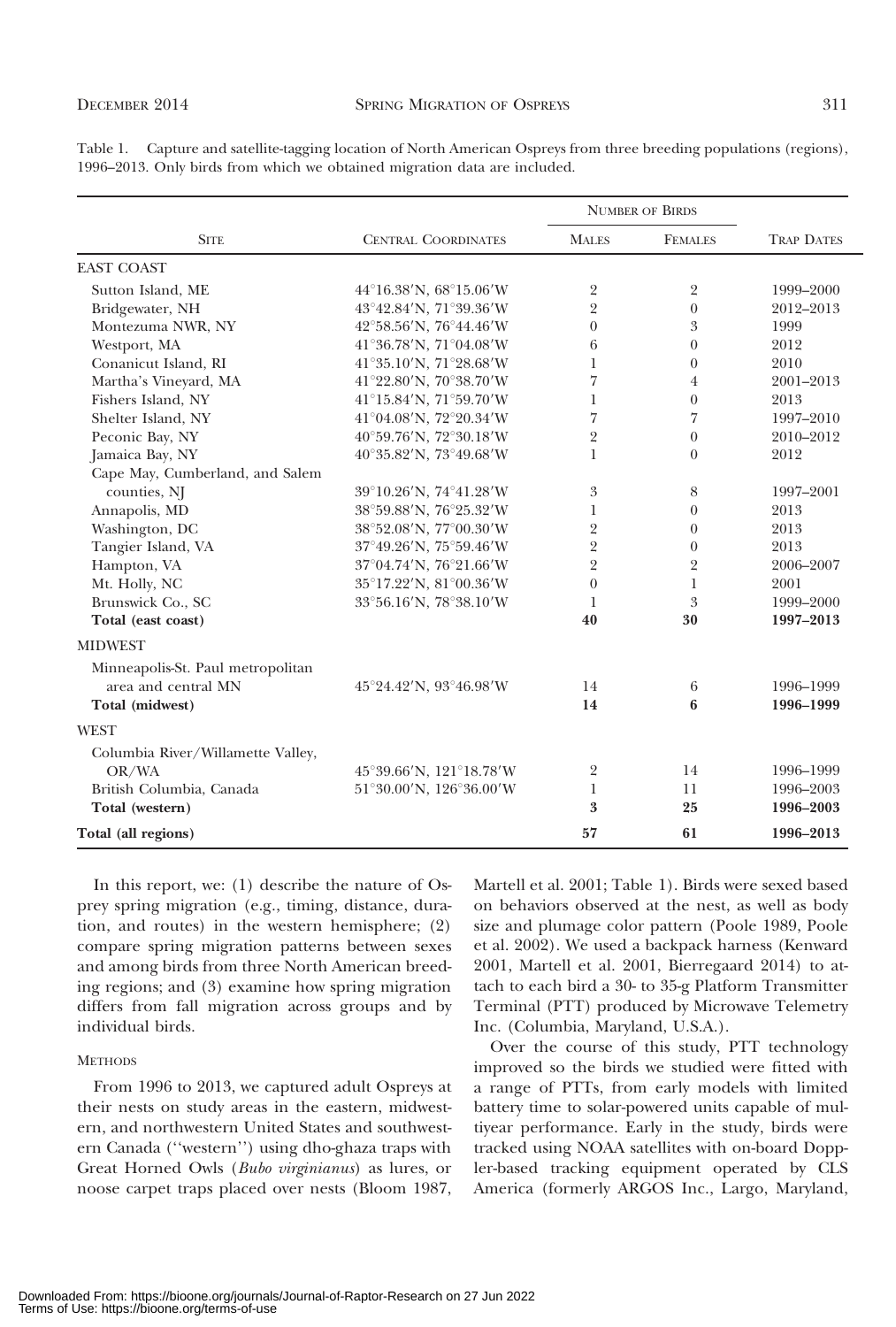U.S.A.). We began using PTTs with GPS-accurate location capability in 2006.

All the Doppler-based satellite telemetry units (ARGOS PTTs) were programmed to transmit data for an 8- or 10-hr period followed by a 20–72-hr off period. Accuracy of ARGOS provided location estimate depends on a variety of factors which have been commented on by other researchers (see Keating et al. 1991, Britten et al. 1999, Vincent et al. 2002, Soutullo et al. 2007).

GPS-equipped PTTs (with location errors estimated to be  $\leq 30$  m) were programmed to provide 12 to 13 hourly locations per d or 10 locations at 2-hr intervals each d (depending on the study location). During migratory periods, Osprey locations were collected from 0800 to 2000 H (one location per hr) or 0500 to 2300 H (with one location every 2 hr). In 2012 and 2013, we deployed eight GSM (Global System for Mobile Communication) PTTs. These GSM PTTs provided GPS locations 24 hr per d, with locations as frequent as one location per min with a fully charged battery.

For this study we used a ''best of day'' approach, selecting the most accurate location for each day for ARGOS-calculated PTTs and the last location of the day for the GPS and GSM PTTs. We determined the most accurate location based on reported location classes, and removed locations that appeared to be in error (based on visual inspection). We made an effort to use only those location estimates with LCs of 3, 2, or 1, but when there were no location estimates of that quality, we used less accurate locations as logic dictated (i.e., when they were on the path between two more reliable locations, or when there were clusters of these lower accuracy locations). When there were more than one ''best of day'' LC on a given day, we used the last one for that day.

When exact dates were unavailable for departure or arrival, we used the median date between the last signal from the wintering area and the first signal on spring migration (departure) and for arrival, the median date between the last signal on spring migration and the first signal from the breeding area. If there was more than a 10-d gap between locations, we did not calculate a departure or arrival date. Loxodromic distances travelled were calculated between daily locations for each segment over the entire route and the total migration distance was the sum of these segments. Distances were determined using measuring tools available in Google Earth ProTM (Google Inc., Mountain View, California, U.S.A.) or ArcGIS (ESRI, Redlands, California, U.S.A.).

The number of days on migration was calculated using the best estimate of departure and arrival dates. Mean distance traveled per day was calculated using total migration distance divided by the number of days from the start to end of migration. A stopover day was defined as a day when a bird travelled  $\leq$ 25 km, and we determined, when possible, the number of stopover days during each migration. To compare stopover data between birds with different migration periods, we calculated the percentage of the total migration days that were spent as stopovers.

Some individual Ospreys were tracked for more than one year. Because each individual migration by a given bird is not independent from other migration events by that bird, for Ospreys that were tracked for at least part of two or more spring migrations ( $n = 15$ ), we randomly selected one migration event for each individual bird for the statistical analyses (see below).

Migration Routes. For each population we measured the breadth of the spring and fall migration fronts as the distance between the easternmost and westernmost individual tracks at ''checkpoints'' at selected latitudes to determine the median longitude where the birds crossed those latitudes (Fig. 2–4). The number of checkpoints chosen for each population varied based on the amount of data available and the nature of the migration movement. For east coast Ospreys, our ''checkpoints'' were at six latitudes:  $39^{\circ}$ N (approximately the northern end of Chesapeake Bay);  $33.5^{\circ}N$  (South Carolina, midway between North Carolina's Outer Banks and northern Florida);  $30^{\circ}$ N (just south of the Florida– Georgia border);  $24^{\circ}N$  (the Florida Straits between Cuba and the Florida Keys),  $17°N$  (roughly 60 km south of Hispaniola—the beginning of the approximately 570–730 km crossing of the Caribbean Sea for southbound birds); and  $13^{\circ}N$  (roughly 60 km into the Caribbean crossing for northbound birds).

For midwestern birds, we measured the migration front at  $30^{\circ}$ N, which is the northern coast of the Gulf of Mexico. Three latitudinal checkpoints were used for western birds:  $44^{\circ}N$  (roughly  $50-100$  km south of our Oregon tagging locations);  $37^{\circ}$ N; and  $30^{\circ}$ N (roughly the U.S.–Mexico border).

Statistical Analyses. Departure dates from wintering grounds and arrival dates onto breeding areas were compared among Osprey breeding regions and between sexes using Kruskal-Wallis tests (test statistic  $H$ ; Zar 1996). We used two-way analysis of variance (ANOVA) to test for differences in the number of days spent on spring migration, total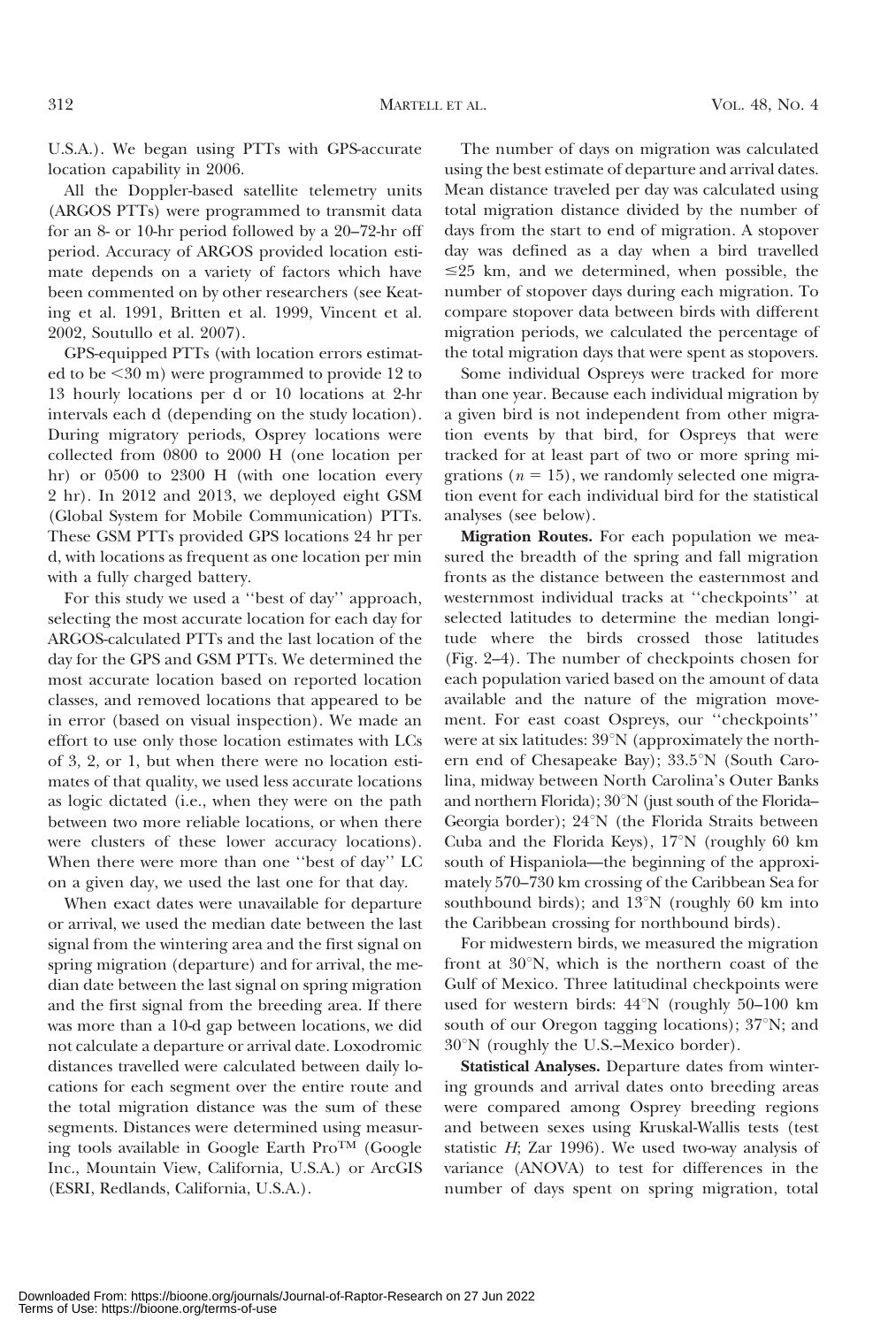

Figure 1. Migration routes of adult female Osprey #03-06234 following similar paths in two consecutive migration cycles.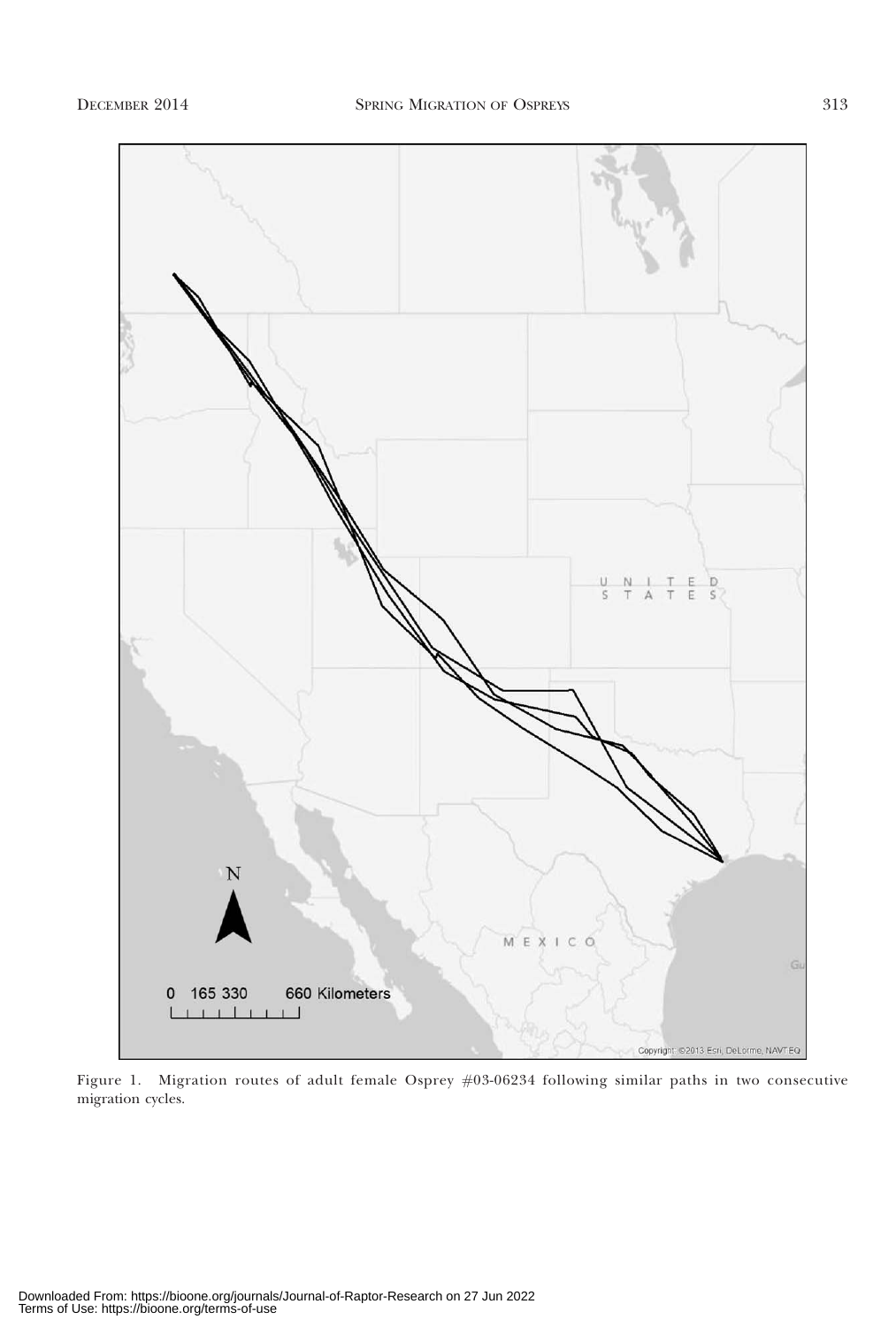

Figure 2. Routes of eastern adult Ospreys on their spring migration ( $n = 5$ ). Numbered line marks latitudinal "checkpoint'' used to measure the breadth of the migration front (see text for further explanation). Tracks connect either GPS or ARGOS Doppler locations and do not necessarily reflect the exact path traveled.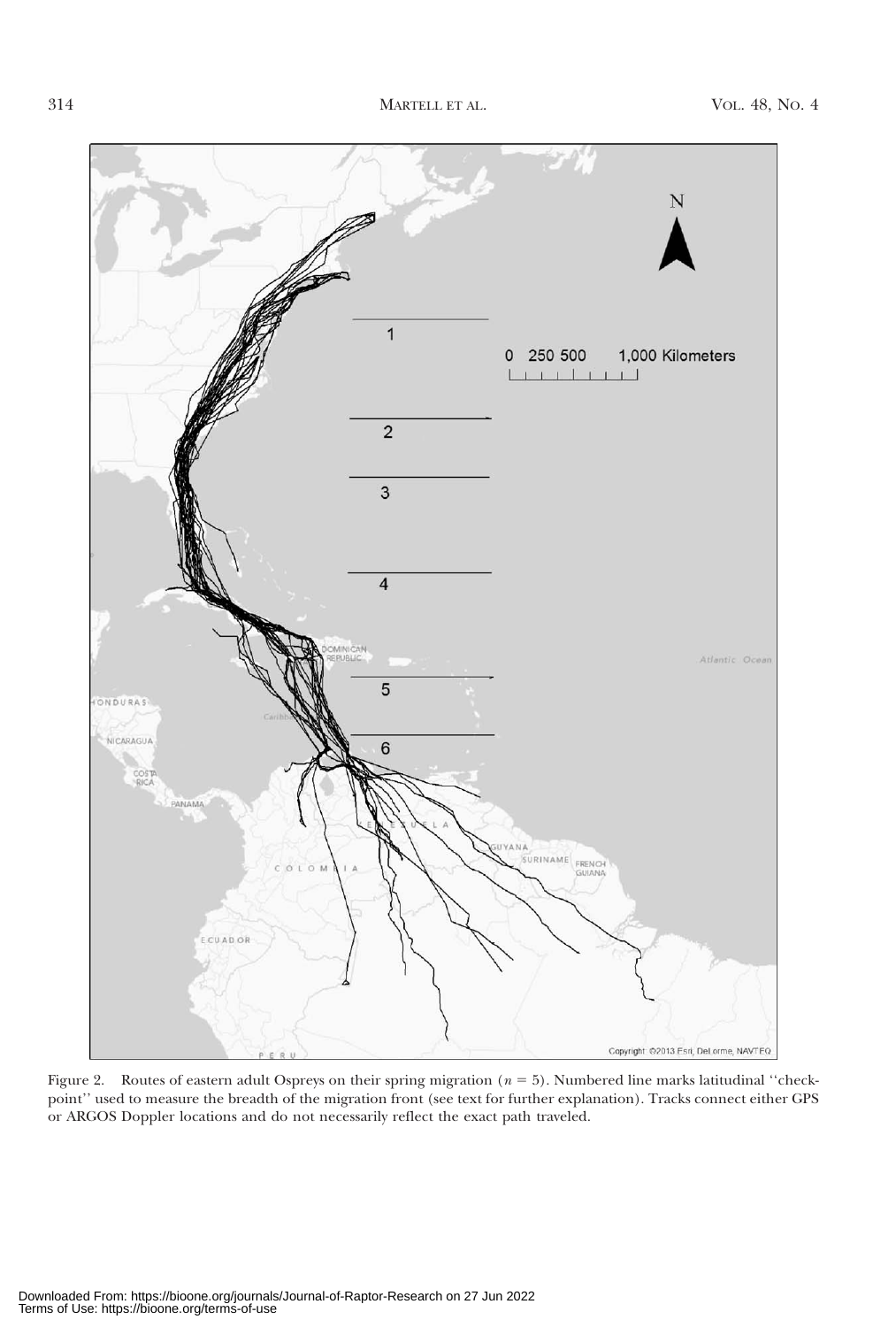

Figure 3. Routes of midwest adult Ospreys on their spring migration ( $n = 5$ ). Numbered line marks latitudinal ''checkpoint'' used to measure the breadth of the migration front (see text for further explanation). Tracks connect either GPS or ARGOS Doppler locations and do not necessarily reflect the exact path traveled.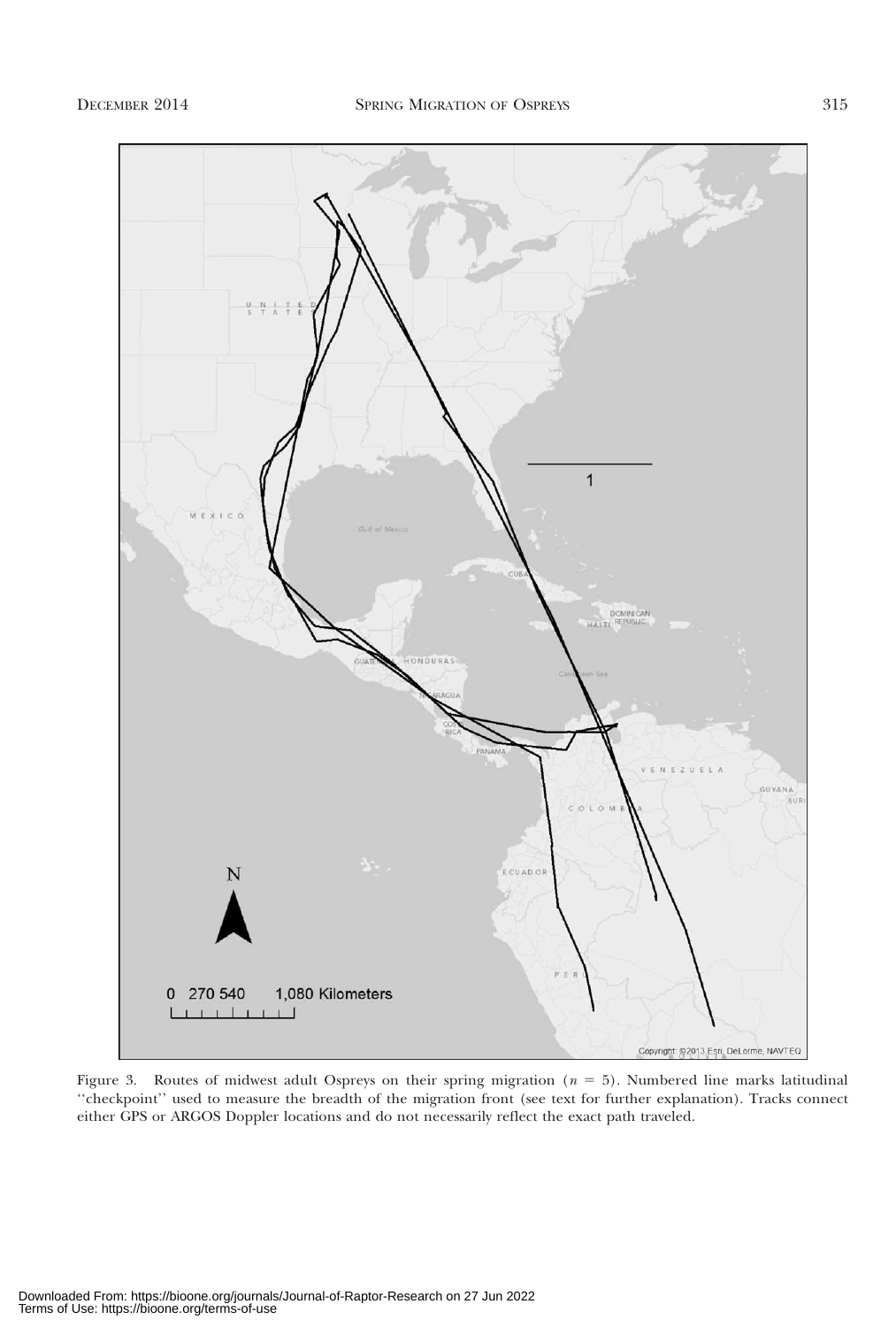

Figure 4. Routes of western adult Ospreys on their spring migration ( $n = 18$ ). Numbered lines mark latitudinal ''checkpoints'' used to measure the breadth of the migration front (see text for further explanation). Tracks connect either GPS or ARGOS Doppler locations and do not necessarily reflect the exact path traveled.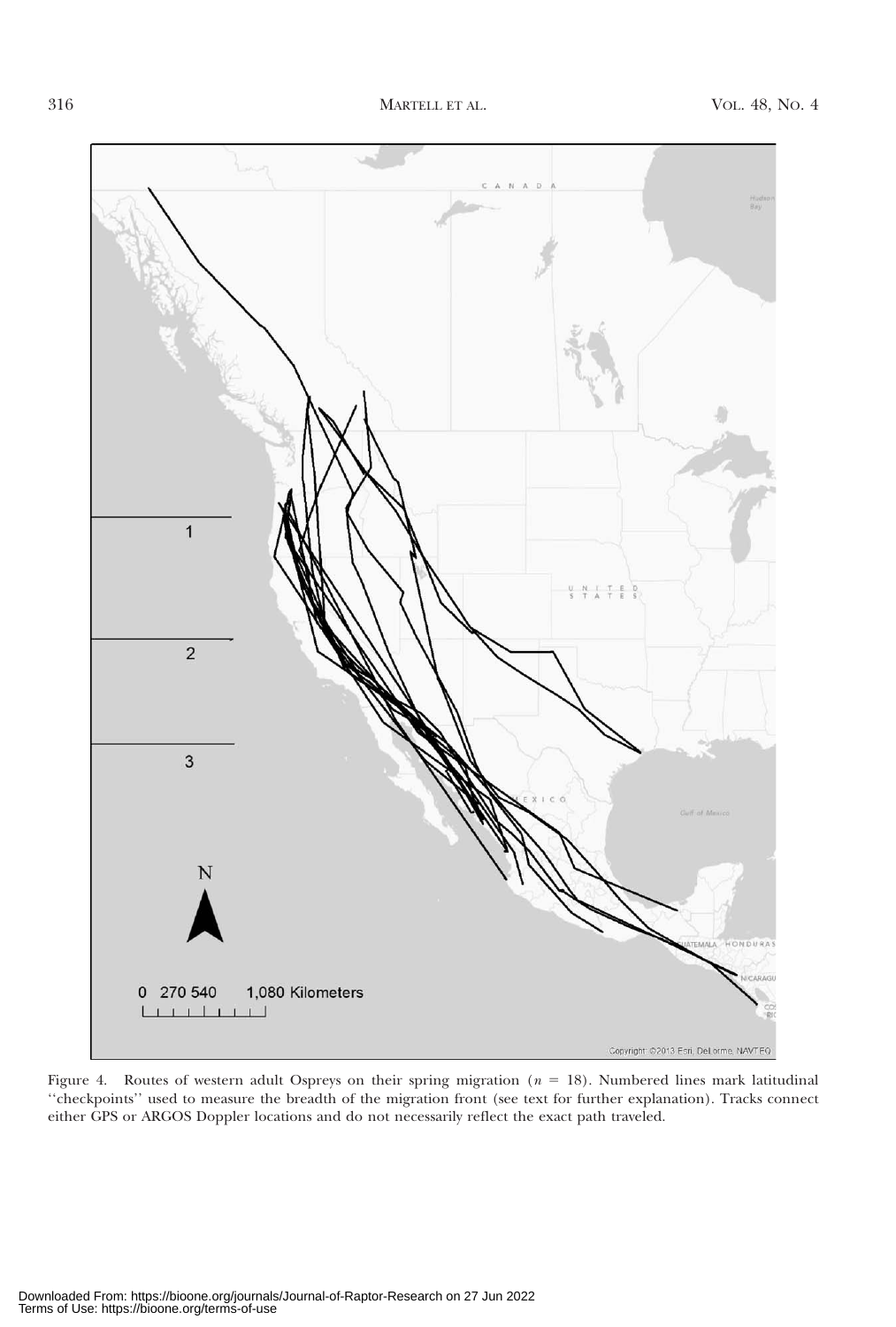FALL RATIO LATITUDE  $n$  FRONT (km) MEDIAN LONG. (W)  $n$  FRONT (km) MEDIAN LONG. (W) SPRING/FALL  $39^{\circ}\text{N}$   $32$   $460$   $75^{\circ}49.0'$   $13$   $231$   $76^{\circ}25.7'$   $0.502$  $33.5^{\circ}\text{N}$  41 691 79<sup>°</sup>28.3' 19 148 80<sup>°</sup>19.6' 0.214  $30^{\circ}$ N 42 718  $81^{\circ}38.8'$  19 107  $81^{\circ}42.0'$  0.149  $24^{\circ}$ N 42 765 80°35.5' 18 155 80°44.1' 0.203  $17^{\circ}$ N 38 850  $71^{\circ}26.5'$  18 456  $73^{\circ}31.1'$  0.537  $13^{\circ}$ N 37 960  $71^{\circ}49.7'$  18 269  $71^{\circ}32.1'$  0.280

Table 2. Breadth of migration front (km) and median longitude at six latitudes for south- and northbound Ospreys nesting in the eastern U.S.A.

distance traveled on spring migration, and average daily distance traveled during spring migration among breeding regions and between sexes. Fisher's protected LSD tests were used to compare among means when main effects or interactions were significant (Zar 1996).

Wilcoxon signed rank tests (test statistic T; Zar 1996) were used to determine if the number of days spent on migration, total distance traveled on migration, and average daily distance traveled varied for paired fall and spring migrations for individual Ospreys.

We considered differences to be significant at  $P \leq$ 0.05 and conducted all analyses using SAS statistical software version 9.3 (SAS Institute, Cary, North Carolina, U.S.A.). Data are presented as median; first quartile, third quartile, or as mean  $\pm$  1 standard error.

### **RESULTS**

From 1995 to 2013, we deployed PTTs on 135 nesting adult Ospreys (77 from the east coast, 25 from the midwest, and 33 from the west). All midwestern and western Ospreys were tagged with AR-GOS PTTs. Fifty birds from the east coast received ARGOS PTTs, 19 were tagged with GPS PTTs, and 8 were tagged with GSM PTTs. Overall, we tagged more female Ospreys ( $n = 77$ ) than males ( $n = 58$ ).

Seven east coast, five midwestern, and five western birds provided no migratory information, due to PTT failure, so our analyses are based on 118 satellite-tagged Ospreys (Table 1). We tracked these 118 Ospreys through at least some part of their fall migrations from their nesting grounds to their wintering areas. Of these we received some information regarding spring migration from 53 individual birds during a total of 74 spring migration attempts.

Migration Routes. In all three breeding populations, individual Ospreys followed roughly similar routes in spring and fall with notable exceptions in each region. Individuals tracked more than one year followed the same routes each spring (Fig. 1).

East coast Ospreys. Most of our east coast Ospreys wintered in South America. Two wintered in Florida and four wintered on Caribbean islands. On their fall migrations, Ospreys were typically funneled by geography to Florida, on to Cuba and then Hispaniola, where they began their crossing of the Caribbean (Martell et al. 2001). The fall migration front broadened from 460 km at  $39^{\circ}$ N to almost 800 km as the birds moved toward Florida. The front narrowed remarkably to approximately 20 km near the eastern tip of Cuba, and then expanded again to  $960 \text{ km at } 13^{\circ} \text{N}$ as the birds approached South America (Table 2).

As in autumn, geography focuses the spring migration front for birds on this flyway. As spring migrants approached the northern coast of South America, they were funneled to the two peninsulas on either side of the Gulf of Venezuela (Guajira in Colombia and the Paraguaná in Venezuela (Fig. 2). Leaving South America, the birds headed northwest and typically made landfall in Haiti, Jamaica, or Cuba, after an overwater crossing of between 680 and 1200 km, a flight typically of 27 to 40 hr, which inevitably involved nocturnal migration (DeCandido et al. 2006). The median longitude for birds crossing the  $17^{\circ}$ N latitude in the spring was 230 km west of that for southbound birds. Once across the Caribbean Sea, almost all birds followed the spine of Cuba, crossed to the Florida Keys and then proceeded northward to their breeding grounds.

The spring migration front for this population was much narrower than in the fall. At  $17^{\circ}N$  and  $39^{\circ}N$ , the spring front was about half as wide as in the fall. From  $24^{\circ}$ N to  $33.5^{\circ}$ N, the front was  $\leq 200$  km wide, between 47.3% and 14.9% of the fall front at those points, and median longitudes at each checkpoint were no more than 75 km apart (Table 2).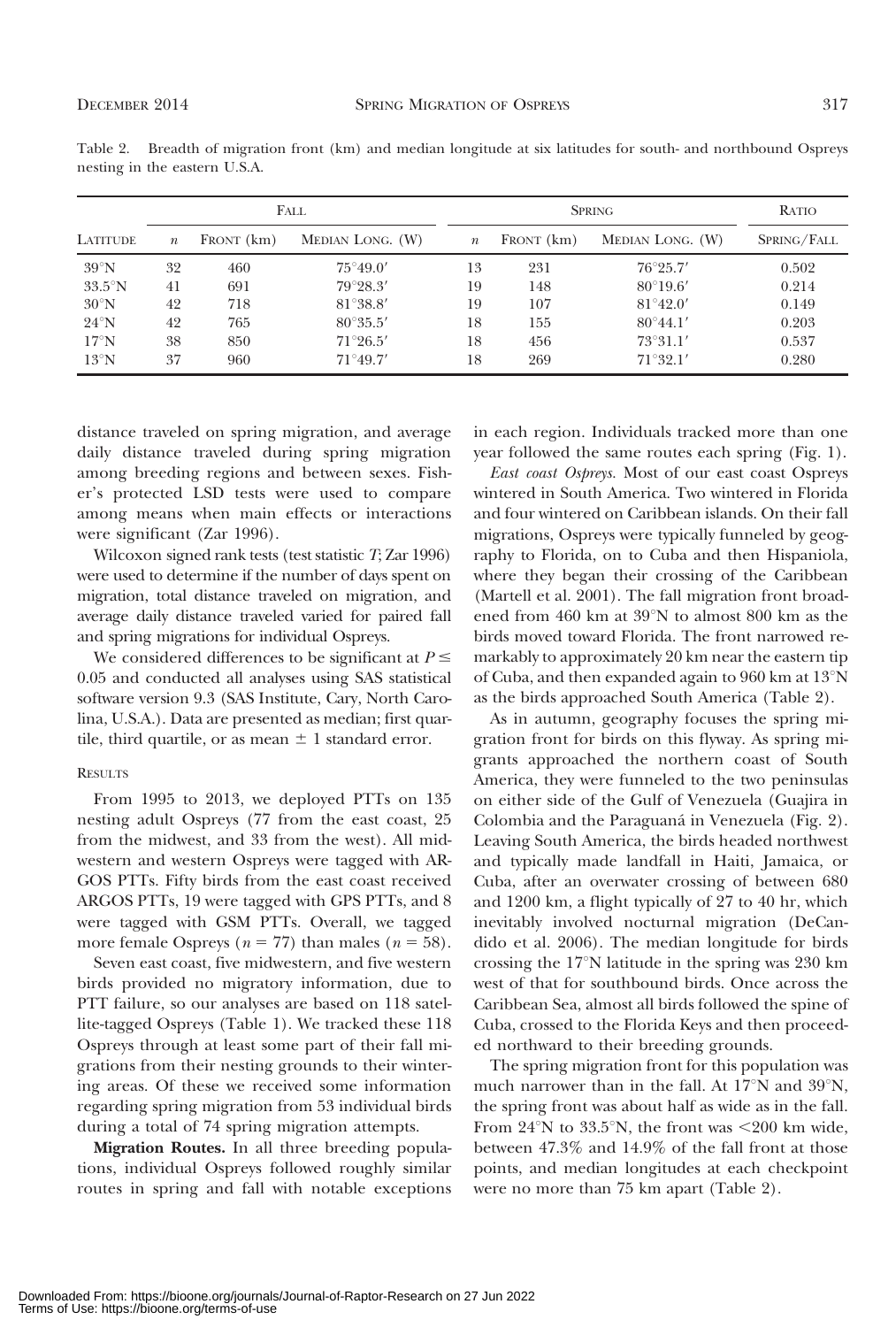

Figure 5. Unusual "loop migration" by adult female Osprey #00-24486 over two migration cycles (spring = dashed lines, fall = solid lines) between her breeding area in British Columbia and wintering area in Sinaloa, Mexico. Tracks connect ''best of day'' ARGOS Doppler locations and do not necessarily reflect the exact route traveled. The easternmost track was fall 2000 and the westernmost was the return in spring 2001.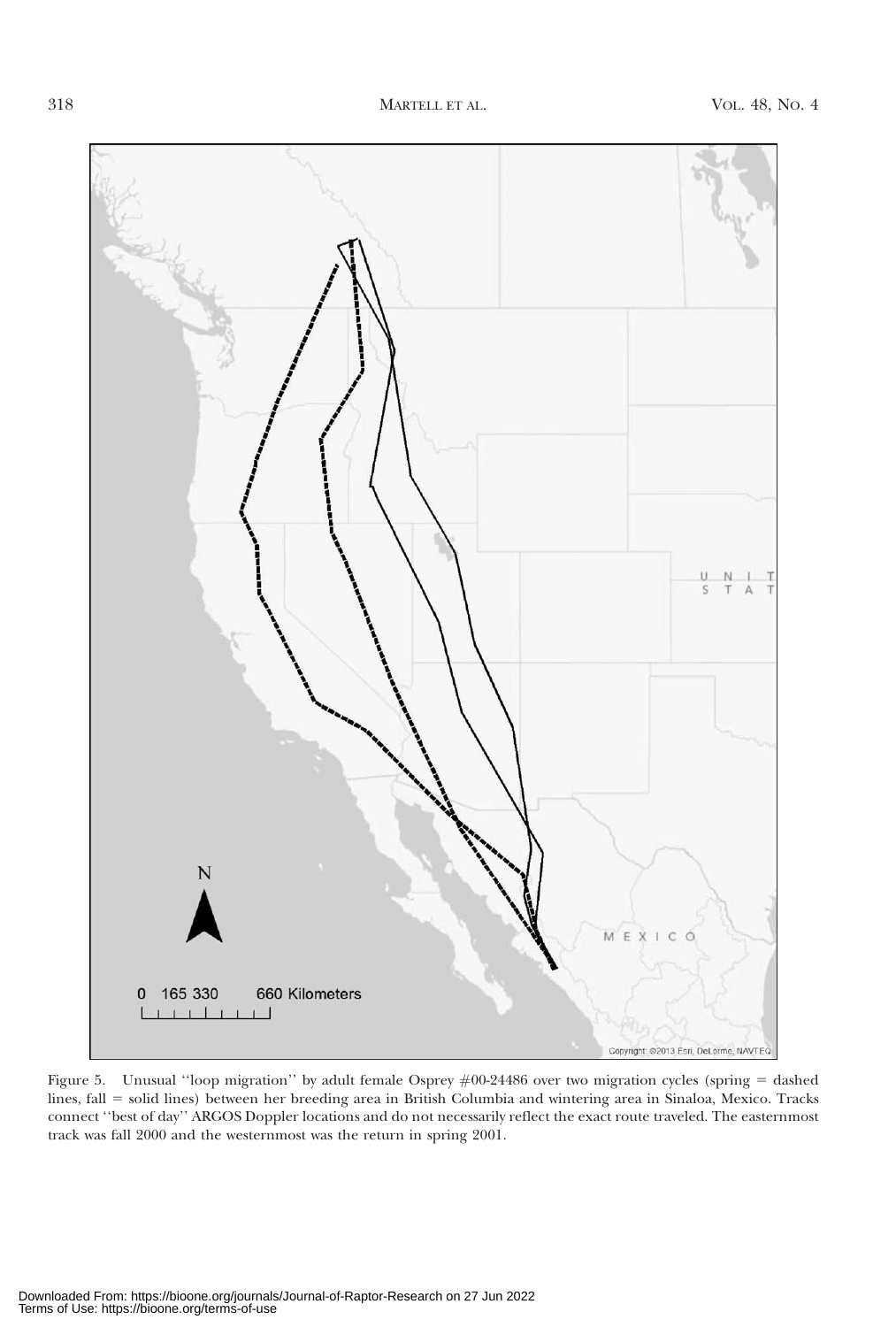|                  |                    | <b>EAST COAST</b> |                | <b>MIDWEST</b> |                | <b>WESTERN</b> |                |
|------------------|--------------------|-------------------|----------------|----------------|----------------|----------------|----------------|
|                  | <b>MEASUREMENT</b> | <b>MALES</b>      | <b>FEMALES</b> | <b>MALES</b>   | <b>FEMALES</b> | <b>MALES</b>   | <b>FEMALES</b> |
| $\boldsymbol{n}$ | Departure          | 24                | 15             | 5              | 5              | 4              | 15             |
| $\boldsymbol{n}$ | Arrival            | 24                | 15             | 6              | 6              | 4              | 14             |
| Earliest         | Departure          | 25 February       | 9 February     | 16 March       | 10 March       | 13 February    | 10 March       |
| Earliest         | Arrival            | 11 March          | 22 March       | 2 April        | 7 April        | 4 April        | 28 March       |
| Latest           | Departure          | 7 April           | 6 April        | 1 April        | 22 March       | 19 April       | 11 April       |
| Latest           | Arrival            | 15 May            | 23 April       | 23 April       | 27 April       | 13 May         | 23 April       |
| Mean             | Departure          | 16 March          | 9 March        | 24 March       | 16 March       | 14 March       | 30 March       |
| Mean             | Arrival            | 4 April           | 6 April        | 14 April       | 17 April       | 15 April       | 13 April       |
| Median           | Departure          | 18 March          | 8 March        | 24 March       | 15 March       | 10 March       | 1 April        |
| Median           | Arrival            | 5 April           | 6 April        | 15 April       | 19 April       | 6 April        | 16 April       |

Table 3. Dates of departure from wintering areas and arrival on breeding grounds by North American breeding Ospreys grouped by breeding region and sex, 1997–2013.

Midwest Ospreys. Because data for the midwest birds were collected early in the study, using AR-GOS PTTs with limited battery capacity, large segments of migration tracks were missing, and many locations were of poor accuracy. As a result our sample size is small, especially for spring migrations when PTT battery strength was often failing; thus, our measurements of the migration fronts were not particularly reliable.

Southbound Ospreys from the midwest passed  $30^{\circ}$ N latitude in an apparently broad front approximately 1600 km wide. This is deceptive, however, because the population splits into two fronts. Birds heading to the Caribbean passed  $30^{\circ}$ N in a front approximately 220 km wide. Ospreys using the Central American route to South America cross  $30^{\circ}$ N in a front roughly 950 km wide. Most of these birds stayed overland, traveling west of the Gulf of Mexico, but a few crossed the Gulf of Mexico to the Yucatan Peninsula.

For all but one bird, the available spring migration data showed that individuals returned via the same flyway they took heading south. The one exception arrived in Colombia in the fall of 1995 via Florida and the Caribbean. His return trip in the spring of 1996 and the subsequent fall migration that year passed through Central America. There were no data to determine if he crossed the Gulf of Mexico or stayed over land west of the Gulf. In either case, this is an example of a ''loop migration.''

Western Ospreys. Both the fall and spring migration routes taken by western Ospreys demonstrated that the species is indeed a ''broad-front'' migrant in the west. At 44°N in the fall, the front was 800 km wide and spread to  $1640 \text{ km}$  by  $30^{\circ}$ N. The width of the spring migration at these points was nearly identical. All but two individuals stayed in the valleys west of the Rocky Mountains' front range (Fig. 4).

Although most individual western birds followed roughly similar routes on their fall and spring migrations, one female exhibited a remarkable loop migration over two migration cycles (Fig. 5). In the fall of 2000, she left her nest in the Canadian Rocky Mountains and flew through Montana and Idaho to the Great Salt Lake. From there, she flew south to her wintering range in Sinaloa, Mexico. On her return the next spring, she migrated up the eastern edge of the San Joaquin Valley in central California. At  $37^{\circ}$ N, she was  $760$  km west of where she had been on the previous fall migration. Her fall 2001 route was roughly 100 km west of the 2000 track, and the spring 2002 route was 250–370 km east of the spring 2001 trip, but the spring route was still 180 km west of the fall track at  $44^{\circ}$ N and 300 km east of it at  $37^\circ$ N.

Spring Migration Departure Dates. The median departure date for spring migration of female Ospreys (22 March – Median; 9 March – 1st quartile, 1 April - 3<sup>rd</sup> quartile) was not significantly different from the median departure date of male Ospreys (20 March; 7 March, 25 March;  $H = 0.25$ , df = 1,  $P = 0.62$ ). In contrast, the median departure date from the wintering grounds for east coast Ospreys (13 March; 5 March, 23 March) was earlier than for western Ospreys (31 March; 21 March, 5 April;  $H =$ 11.16, df = 2,  $P = 0.004$ ; the median departure date of Midwest Ospreys (21 March; 14 March, 26 March) was intermediate.

We obtained 68 dates of departure from the wintering area for 49 different birds. Overall, Ospreys departed from their wintering areas as early as 9 Feb-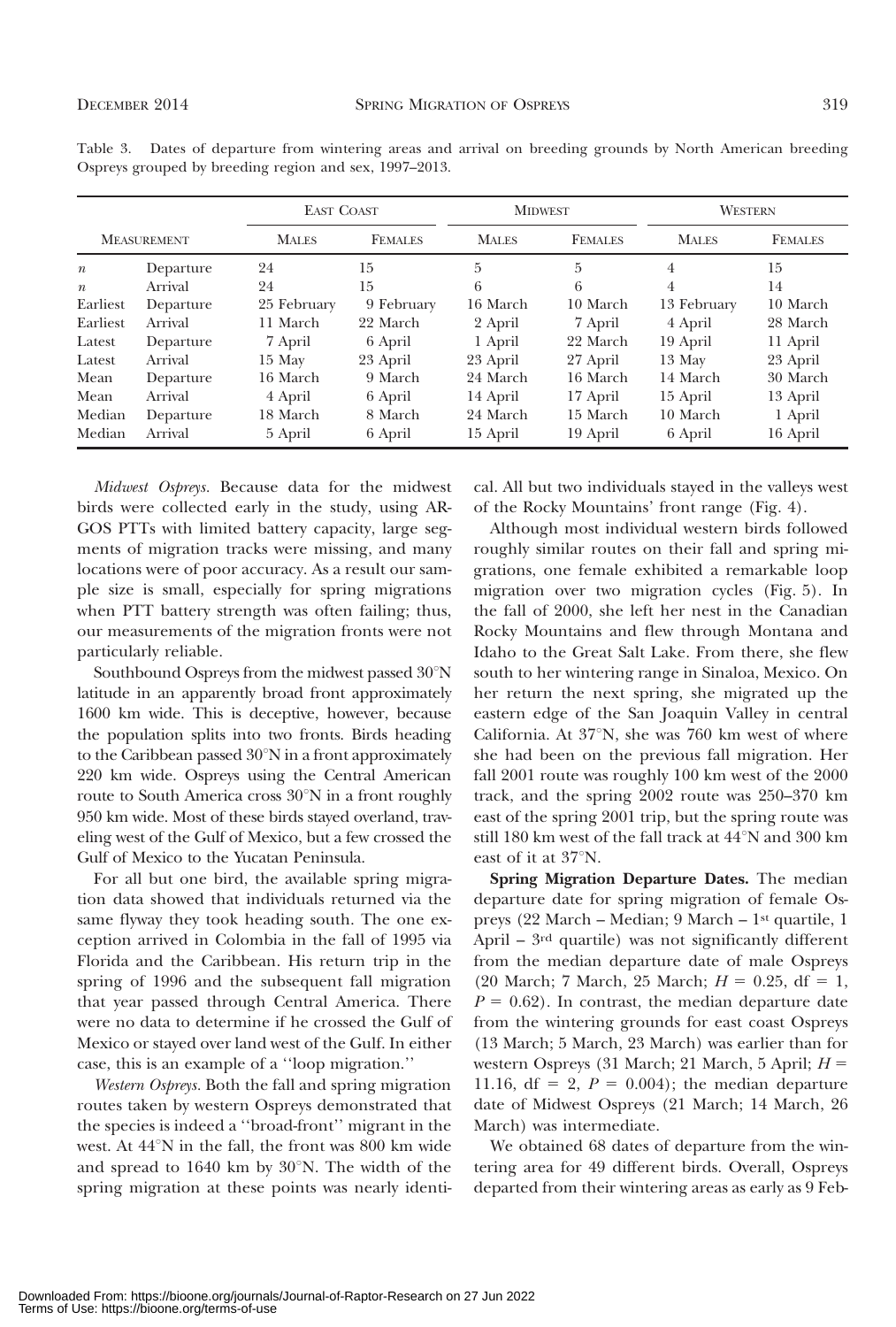|                                                  | <b>EAST COAST</b>       |                            | <b>MIDWEST</b>                    |                                    | <b>WESTERN</b>                          |                             |
|--------------------------------------------------|-------------------------|----------------------------|-----------------------------------|------------------------------------|-----------------------------------------|-----------------------------|
| <b>MEASUREMENT</b>                               | <b>MALES</b>            | <b>FEMALES</b>             | <b>MALES</b>                      | <b>FEMALES</b>                     | <b>MALES</b>                            | <b>FEMALES</b>              |
| Days in migration                                |                         |                            |                                   |                                    |                                         |                             |
| $\boldsymbol{n}$<br>Mean<br>$\pm$ standard error | 23<br>17.8<br>$\pm 1.3$ | 12<br>31.1<br>±4.9         | 5<br>24.6<br>$\pm 2.6$            | 5<br>31.4<br>$\pm 3.6$             | 4<br>33.0<br>$\pm 9.5$                  | 14<br>15.0<br>$\pm 2.5$     |
| Total distance<br>traveled (km)                  |                         |                            |                                   |                                    |                                         |                             |
| $\boldsymbol{n}$<br>Mean<br>$\pm$ standard error | 23<br>4514.0<br>±263.9  | 11<br>5437.3<br>±448.6     | 1<br>5952.0<br>5952.0             | $\overline{4}$<br>7000.3<br>±438.3 | $\overline{4}$<br>4739.3<br>$\pm 679.8$ | 12<br>3341.3<br>$\pm 105.5$ |
| Distance traveled<br>per d (km)                  |                         |                            |                                   |                                    |                                         |                             |
| $\boldsymbol{n}$<br>Mean<br>$\pm$ standard error | 23<br>261.8<br>±12.30   | 11<br>193.9<br>$\pm$ 19.19 | $\overline{4}$<br>225.3<br>±29.78 | 4<br>223.8<br>±18.20               | $\overline{4}$<br>181.8<br>±43.74       | 12<br>251.8<br>±29.68       |

Table 4. Days spent in migration, total distance traveled, and distance traveled per d during spring migration by North American breeding Ospreys grouped by breeding region and sex, 1997–2013.

ruary and as late as 19 April, with a median departure date of 20 March (Table 3). We obtained departure dates in more than one year for 13 individual Ospreys during 33 spring migrations, with three birds providing three years, and one bird providing four years of data. The departure dates for individual Ospreys that were tracked for more than one spring migration varied from 1 to 24 d (5 d; 3, 6).

Days Spent on Spring Migration. We found a significant interaction between sex and breeding region for the number of days Ospreys spent on spring migration ( $F_{2,45} = 3.57$ ,  $P = 0.04$ ). For east coast Ospreys, females spent more days on spring migration than males. Female and male Ospreys breeding in the midwest spent a similar number of days on spring migration. Male western Ospreys spent almost twice as many days on spring migration than did female western Ospreys.

Overall, the number of days Ospreys spent on spring migration ranged from 5 to 68, with a mean migration period of 22 d ( $n = 63$ ; Table 4). We obtained the number of days spent in spring migration during more than one year for 14 individual Ospreys during 32 spring migrations, with three birds each providing three years of data. The length of spring migration for individual Ospreys that were tracked for more than one spring migration varied from 0 to 17 d  $(4.4 \pm 0.98 \text{ d}).$ 

Distance Traveled on Spring Migration. Overall, the total distance Ospreys traveled on spring migra-

tion ranged from 1918 to 8071 km, with an average distance of 4666 km traveled ( $n = 55$ ; Table 4). We obtained the total distance traveled in more than one year for 14 individual Ospreys during 31 spring migrations, with three birds each providing three years of data. The total distance traveled by individual Ospreys that were tracked for more than one spring migration varied between years by 5 to 550 km (131.6  $\pm$  29.7 km). We found no differences in the average daily distance traveled by Ospreys during spring migration between sexes  $(F_{1,37}$  = 0.82,  $P = 0.37$ ) or among breeding regions ( $F_{2,37}$ )  $= 0.23, P = 0.80$ .

Overall, the average daily distance traveled by individual Ospreys ranged from 74 to 458 km per d, with a mean of 237 km per d ( $n = 55$ ; Table 4). We obtained the average daily distance traveled during spring migration in more than one year for 14 individual Ospreys during 31 spring migrations, with three birds each providing three years of data. The average daily distance traveled by individual Ospreys that were tracked for more than one spring migration varied between years by 3 to 287 km per d  $(60.4 \pm 14.99 \text{ km per d}).$ 

Breeding Area Arrival Dates. The median arrival of female Ospreys (15 April; 2 April, 21 April) was the same as the median arrival date of male Ospreys (7 April; 1 April, 15 April;  $H = 2.21$ , df = 1,  $P =$ 0.14). Comparing regions, the median arrival date onto the breeding grounds for east coast Ospreys (6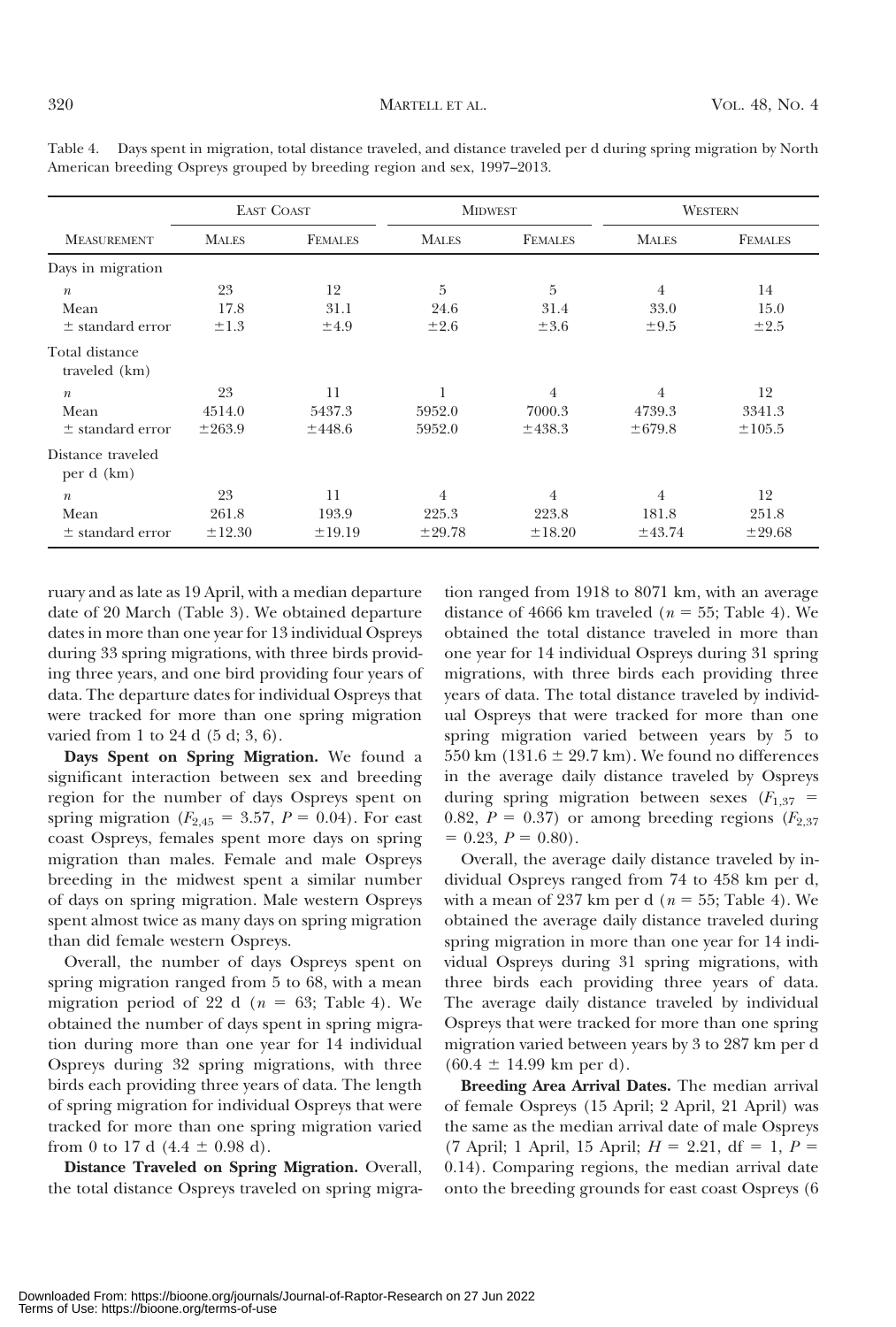Table 5. Median number of days spent in migration, and distance traveled per d during a total of 51 consecutive fall and spring migrations by 34 individual North American breeding Ospreys grouped by sex and breeding region, 1997– 2013.

|                              |                  | <b>MEDIAN</b> |               |                    |  |
|------------------------------|------------------|---------------|---------------|--------------------|--|
| <b>MEASUREMENT</b>           | $\boldsymbol{n}$ | <b>FALL</b>   | <b>SPRING</b> | $T$ STATISTIC; $P$ |  |
| Number of days in migration  |                  |               |               |                    |  |
| Females (all)                | 25               | 17            | 20            | 0.08; 0.94         |  |
| Males (all)                  | 26               | 29            | 18            | 2.86; 0.004        |  |
| East coast (all)             | 34               | 31            | 19            | 3.09; 0.002        |  |
| Midwest (all)                | $\overline{2}$   | 24            | 27            | — a                |  |
| Western (all)                | 15               | 14            | 18            | 0.48; 0.63         |  |
| Distance traveled per d (km) |                  |               |               |                    |  |
| Females (all)                | 25               | 226           | 214           | 0.05; 0.96         |  |
| Males (all)                  | 26               | 195           | 254           | 2.16:0.03          |  |
| East coast (all)             | 34               | 185           | 244           | 2.51; 0.01         |  |
| Midwest (all)                | $\overline{2}$   | 193           | 240           | — a                |  |
| Western (all)                | 15               | 259           | 234           | 0.94; 0.35         |  |

a There was insufficient data to conduct a statistical test.

April; 26 March, 13 April) was earlier than for midwest Ospreys (17 April; 9 April, 23 April) and western Ospreys (15 April; 6 April, 21 April;  $H = 11.75$ , df = 2,  $P = 0.003$ ).

We obtained 69 arrival dates from 50 different birds returning to their breeding grounds. Overall, arrival dates of Ospreys onto their breeding grounds ranged from 11 March to 15 May, with a median arrival date of 8 April (Table 3). We obtained arrival dates in more than one year for 15 individual Ospreys during 34 spring migrations, with three birds each providing three years of data. Arrival dates onto the breeding areas for Ospreys that were tracked for more than one year varied from 0 to 16 d (3 d; 2, 9).

Comparison of Fall and Spring Migration of Individuals. We compared fall to spring travel for 34 birds over a total of 51 migration cycles and found that male Ospreys spent twice as many days migrating in the fall than in spring. In contrast, female Ospreys spent a similar amount of time during fall and spring migrations. The distance that female Ospreys traveled each day (including stopover days) during fall and spring migration was similar, whereas males traveled farther each day during fall migration compared to spring migration (Table 5).

The geographic location of the breeding areas of Ospreys influenced their migration characteristics. East coast Ospreys spent fewer days on spring migration and traveled a shorter distance along their migration pathways during spring migration compared to fall migration. In contrast, the migra-

tion characteristics of western Ospreys were similar during their fall and spring migrations. The sample size for midwestern Ospreys was too small to allow for statistical comparisons between spring and fall migrations (Table 5).

Stopovers During Migration. We examined migration data for 27 birds that completed a consecutive fall and spring migration, for which we were able to determine the proportion of days spent in stopovers. We compared the percentage of time spent in stopovers during fall vs. spring migrations by individual birds and found that male Ospreys spent four times as many of their travel days on stopovers during fall migration compared to spring migration. In contrast, female Ospreys spent a similar amount of time during stopovers during fall and spring migrations (Table 6).

The geographic location of the breeding areas of Ospreys influenced the stopover patterns during migration. East coast Ospreys spent approximately four times as much of their fall migration in stopovers compared to spring migrations. In contrast, for western Ospreys, the proportion of days spent in stopovers during their fall and spring migrations were similar (Table 6).

### **DISCUSSION**

The degree to which birds use different spatial and temporal migration strategies in spring versus fall has important implications for understanding the nature of migration (Alerstam et al. 2006) and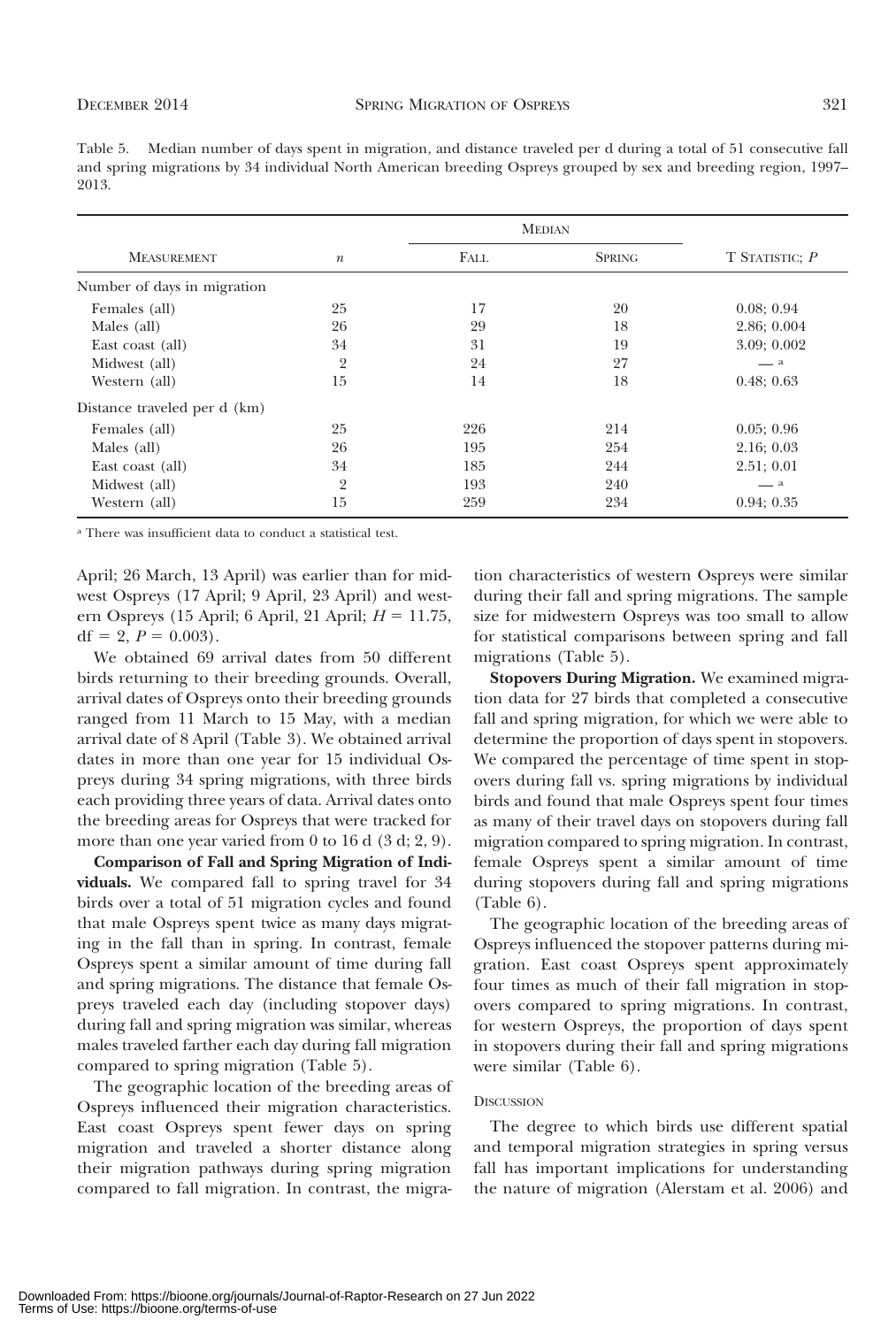|                  |                  | $MEAN \pm SE$    |                  |                      |
|------------------|------------------|------------------|------------------|----------------------|
|                  | $\boldsymbol{n}$ | FALL.            | <b>SPRING</b>    | T STATISTIC; DF; $P$ |
| Females (all)    | 9                | $11.8 \pm 4.4\%$ | $11.7 \pm 3.4\%$ | 0.02; 8; 0.99        |
| Males (all)      | 18               | $18.2 \pm 3.7\%$ | $4.3 \pm 1.3\%$  | 3.71; 17; 0.002      |
| East coast (all) | 19               | $16.7 \pm 3.7\%$ | $4.4 \pm 1.2\%$  | 3.23; 18; 0.005      |
| Western (all)    | 8                | $14.5 \pm 4.3\%$ | $12.3 \pm 3.9\%$ | 0.32; 7; 0.76        |

Table 6. Proportion of Osprey fall and spring days spent in stopovers (i.e., nonmigratory travel days) by 27 individual North American breeding Ospreys grouped by sex and breeding region, 1997–2013a.

<sup>a</sup> No midwestern Ospreys were included in these analyses because we were not able to obtain this information from the satellite telemetry units.

for the conservation of migratory birds. Alerstam et al. (2006) defined a migration strategy as ''the set of rules that determine the total process of migration, incorporating periods of both flight and energy accumulation/stopover.'' In our study, the strategy of spring migration, and the difference between spring and fall migrations, varied by sex and region.

Overall, dates of departure from the wintering area and arrival on the breeding area were the same for males and females. There was, however, a difference in both departure and arrival dates based on region, with east coast Ospreys leaving their wintering grounds and arriving on their breeding areas before their counterparts in the midwest and western North America. We speculate that this may be related to the availability of open water and thus food. Our east coast nesting sites were primarily coastal, with waters that rarely freeze, allowing early returning Ospreys more opportunity to forage than their counterparts in the midwest, which have to wait for frozen inland lakes and rivers to thaw.

The number of days spent on migration also varied by region and sex: in the east, females spent more days on migration than males; however, in the midwest males and females spent the same number of days on migration and in the west males spent more days on migration. In all three regions the numbers of days spent on migration was offset by the average distance travelled per day. This difference in strategies among the sexes and regions has no obvious reason and may be the result of small sample sizes.

Our data showed no trend for sex-specific arrival behavior. We believe this is because early breeding is strongly correlated with fledging success (Poole 1989), so the selective pressure is equal on both sexes to arrive on the breeding grounds as soon as possible. Additionally, both male and female Ospreys show great fidelity to their nesting sites and may face similar pressures to arrive at those sites and defend them from conspecifics. In saturated populations, competition for nest sites can be so intense that the average age at first breeding can approach 6 yr (P. Spitzer unpubl. data). Late arrival for either sex can lead to intense battles to reclaim the nest from an early-arriving, same-sex individual. One of our satellite-tagged males was unable to supplant an early-arriving rival and died as a result of wounds incurred while trying to regain his nest.

However, there was a difference in fall vs. spring migration strategies, with males spending more time on fall migration while females spent a similar amount of time during fall and spring migration. The shorter distances covered by spring migrants compared to fall on the east coast appear to be the result of a much more directed movement during the spring migration, both crossing the Caribbean and heading up the east coast. Because early arrival on the breeding grounds is advantageous, selection should favor birds that expend the extra energy needed to compensate for wind drift (Alerstam 1979), enabling them to take the shortest route to their breeding areas. That weather so strongly affects counts at fall hawk watches (e.g., Seeland et al. 2012, Vansteelant et al. 2014), and the broad front of the tagged birds as they head south, suggests that fall migrants minimize energy expenditure by not fighting wind-induced drift. We suspect there is no biological benefit to arriving on the wintering grounds early; thus, it is logical that selection would favor birds that employ a fall migration strategy that minimizes energy expenditure.

Fall migration by east coast migrants is longer because the southbound birds continue over land from Cuba to Hispaniola, and from there proceed across the Caribbean. This is a longer overall route than flying directly from eastern Cuba to South America, but minimizes the distance covered over the open water of the Caribbean Sea. This is important because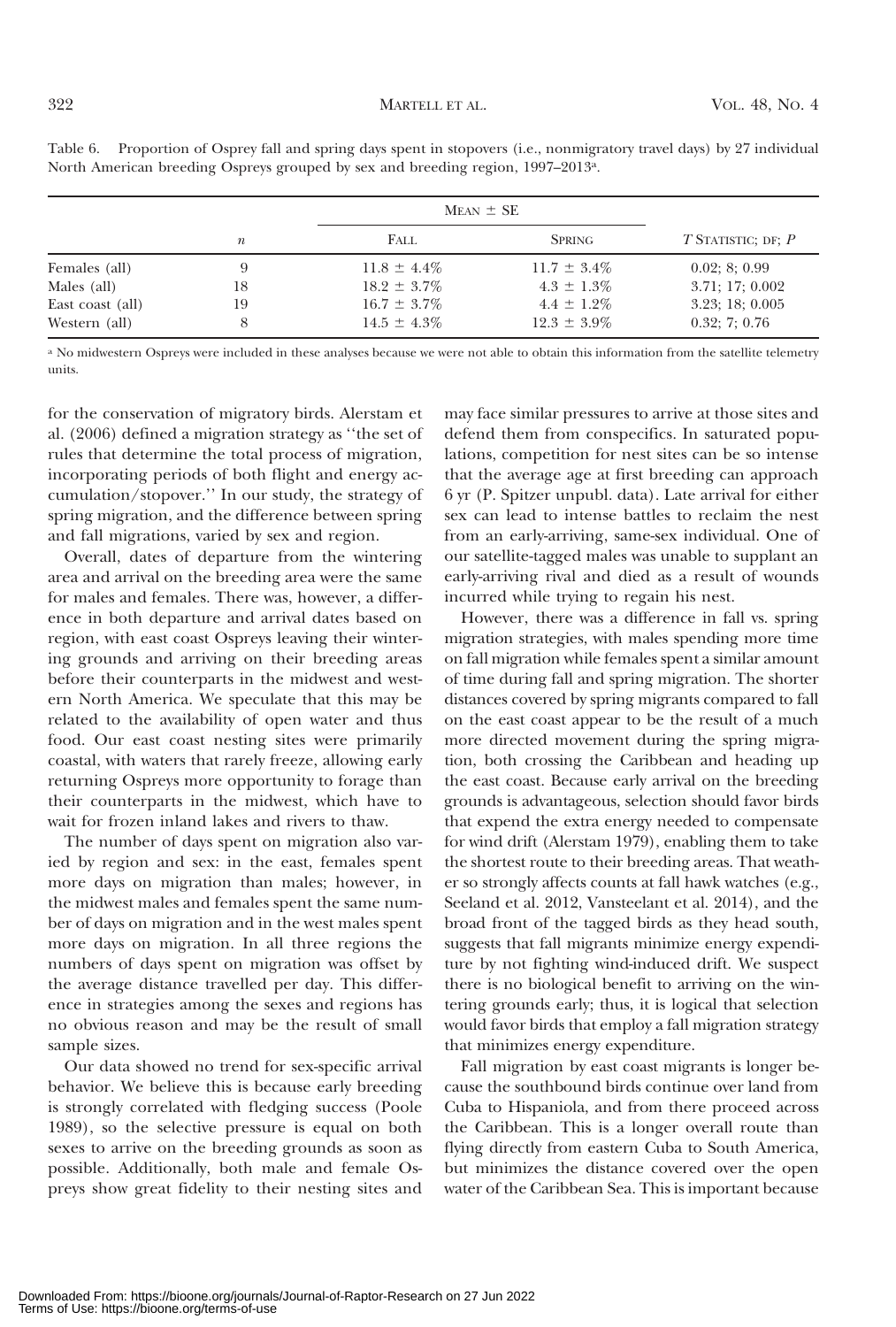the fall migration coincides with the hurricane season in the Caribbean and Ospreys are vulnerable to bad weather over open water. In contrast, Ospreys on spring migration do not have to contend with this challenge and therefore can use a more direct migration route. On the spring trip, birds leaving South America are funneled to the peninsulas on either side of the Gulf of Venezuela. From there, as they head north the prevailing trade winds push them west, resulting in a longer overwater crossing than in the fall, but a shorter overall trip across the Caribbean region.

In summary, North American Ospreys use a spring migration strategy that ensures timely arrival onto their breeding areas for territory and nest establishment or defense. Sex and breeding area location influence the specific characteristics of spring migration events, as well as differences in the fall and spring migration routes of Ospreys.

#### **ACKNOWLEDGMENTS**

Financial and logistical support for this research effort were provided by Audubon Massachusetts, Canon USA, Douglas Dayton, Wallace Dayton, Dellwood Foundation, Environment Canada, International Foods and Fragrances, Larsen Foundation, State of Minnesota (ENRTF), New Jersey PSE&G, Special Projects Foundation of the Big Game Club, the U.S. Department of Agriculture, the U.S. Department of Defense Legacy Natural Resources Management Program, the U.S. Geological Survey and several private sponsors. We greatly appreciate the assistance provided by K. Clark, B. Dorr, B. Lane, S. Lee, C. Loftis, P. Nye, T. Olexa, M. Scheibel, M. Solensky, A. Wiegand, and the 1st Fighter Wing at Langley Air Force Base, Virginia. Capture, handling, and telemetry equipment attachment procedures were approved by the Institutional Animal Use and Care Committees at the University of Minnesota, the U.S.D.A. Wildlife Services, National Wildlife Research Center (QA-1361), and UNC-Charlotte. Any use of trade, product, or firm names is for descriptive purposes only and does not imply endorsement by the U.S. Government. The comments of T. Katzner and two anonymous reviewers improved the quality of this report and were appreciated.

#### LITERATURE CITED

- ALERSTAM, T.M. 1979. Optimal use of wind by migrating birds: combined drift and overcompensation. Journal of Theoretical Biology 79:341–353.
	- ———, M. HAKE, AND N. KJELLEN. 2006. Temporal and spatial patterns of repeated migratory journeys by Ospreys. Animal Behaviour 71:555–566.
- BIERREGAARD, R.O. 2014. A technique to facilitate the fitting of telemetry transmitter harnesses. Journal of Raptor Research 48:86–88.
- BLOOM, P.H. 1987. Capturing and handling raptors. Pages 99–124 in B.A. Giron Pendleton, B.A. Millsap, K.W. Cline, and D.M. Bird [EDS.], Raptor management techniques manual. National Wildlife Federation, Washington, DC U.S.A.
- BRITTEN, M.W., P.L. KENNEDY, AND S. AMBROSE. 1999. Performance and accuracy evaluation of small satellite transmitters. Journal of Wildlife Management 63:1349–1358.
- CROUSE, D.G., JR. AND A.R. KEITH. 1999. A remarkable Osprey flight and first record of Swallow-tailed Kite for Hispaniola. Pitrre 12:91.
- DECANDIDO, R., R.O. BIERREGAARD, JR., M.S. MARTELL, AND K.L. BILDSTEIN. 2006. Evidence of nocturnal migration by Osprey (Pandion haliaetus) in North America and western Europe. Journal of Raptor Research 40:156-158.
- ELLIOTT, J.E., C.A. MORRISSEY, C.J. HENNY, E.R. INZUNZA, AND P. SHAW. 2007. Satellite telemetry and prey sampling reveal contaminant sources to Pacific Northwest ospreys. Ecological Applications 17:1223–1233.
- FARMER, C.J., K. SAFI, D. BARBER, I. NEWTON, M. MARTELL, AND K. BILDSTEIN. 2010. Efficacy of migration counts for monitoring continental populations of raptors: an example using the Osprey (Pandion haliaetus). Auk 127:863–870.
- FULLER, M.R., W.S. SEEGAR, AND L.S. SCHUECK. 1998. Routes and travel rates of migrating Peregrine Falcons and Swainson's Hawks in the western hemisphere. Journal of Avian Biology 29:433–440.
- HENNY, C.J. AND W.T. VAN VELZEN. 1972. Migration patterns and wintering localities of American Ospreys. Journal of Wildlife Management 36:1133–1141.
- JOHNSON, D.R. AND W.E. MELQUIST. 1991. Wintering distribution and dispersal of northern Idaho and eastern Washington Ospreys. Journal of Field Ornithology 62: 517–520.
- KEATING, K.A., W.G. BREWSTER, AND C.H. KEY. 1991. Satellite telemetry: performance of animal-tracking systems. Journal of Wildlife Management 55:160–171.
- KENWARD, R.E. 2001. A manual for wildlife radio tagging. Academic Press, London, U.K.
- KERLINGER, P. 1989. Flight strategies of migrating hawks. University of Chicago Press, Chicago, IL U.S.A.
- KLAASSEN, R.H.G., R. STRANDBERG, M. HAKE, P. OLOFSSON, A.P. TØTTRUP, AND T. ALERSTAM. 2010. Loop migration in adult Marsh Harriers Circus aeruginosus, as revealed by satellite telemetry. Journal of Avian Biology 41: 200–207.
- MARTELL, M.S., C.J. HENNY, P.E. NYE, AND M.J. SOLENSKY. 2001. Fall migration routes, timing, and wintering sites of North American Ospreys as determined by satellite telemetry. Condor 103:715–724.
- ———, M.A. MCMILLIAN, M.J. SOLENSKY, AND B.K. MEALEY. 2004. Partial migration and wintering use of Florida by Ospreys. Journal of Raptor Research 38:55–61.
- MELQUIST, W.E. AND D.R. JOHNSON. 1984. Additional comments on the migration of northern Idaho and eastern Washington Ospreys. Journal of Field Ornithology 55:483–485.
- MESTRE, L.A.M. AND R.O. BIERREGAARD, JR. 2009. The role of Amazonian rivers for wintering Ospreys (Pandion haliaetus): clues from North American band recoveries in Brazil between 1937 and 2006. Studies on Neotropical Fauna and Environment 44:141–147.